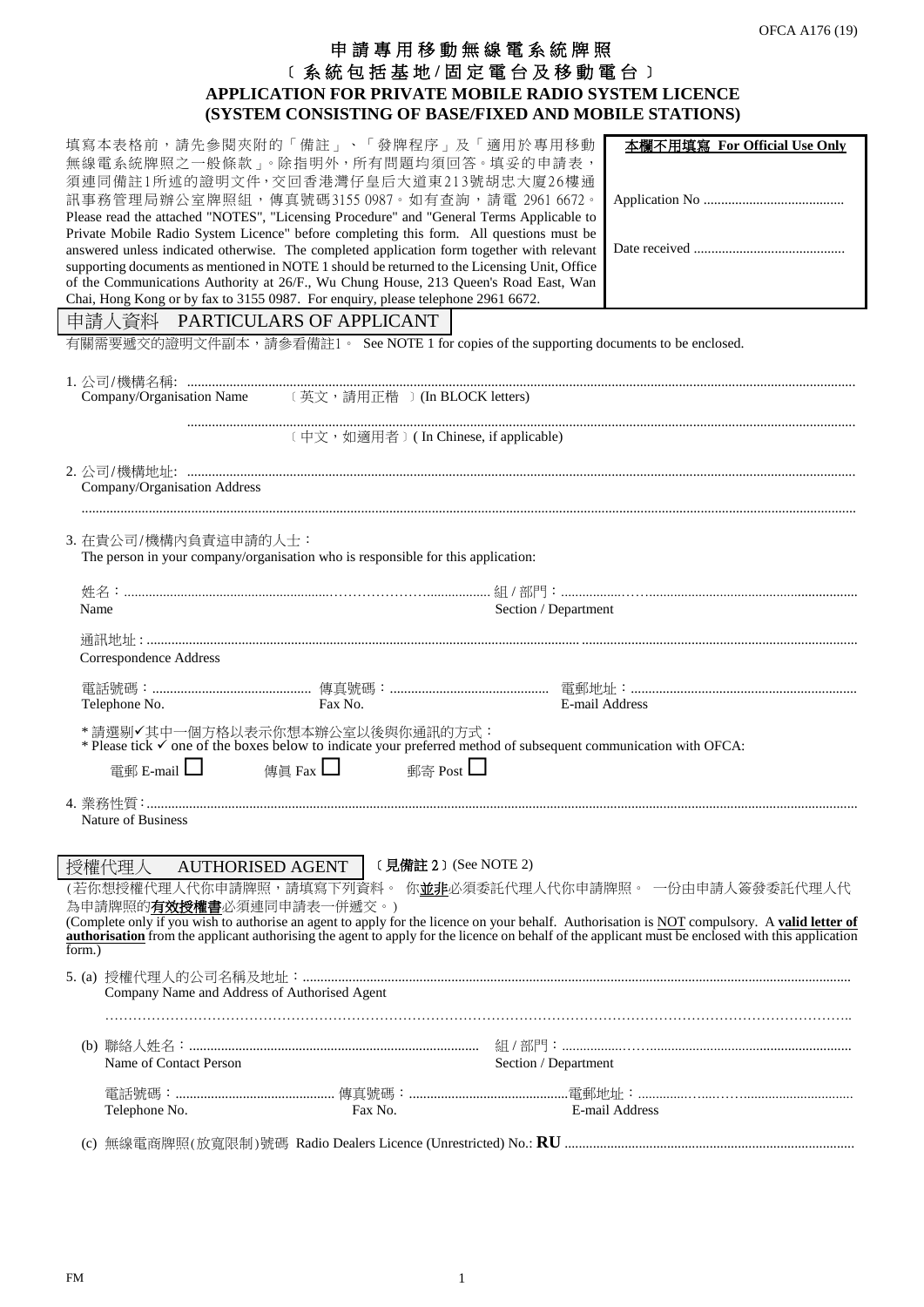| 用途說明 | <b>SERVICE DETAILS</b> |
|------|------------------------|
|------|------------------------|

6. 請詳述無線電系統的用途:

Give full description of what the radio system will be used for :

| 7. 請剔(√)其中一個方格以表示你想使用的無線電系統類型:<br>Please tick $(\checkmark)$ one of the boxes below to indicate the type of radio system you prefer:                                                                                                                                                                                                                                  |  |  |  |  |  |
|-----------------------------------------------------------------------------------------------------------------------------------------------------------------------------------------------------------------------------------------------------------------------------------------------------------------------------------------------------------------------|--|--|--|--|--|
| □ 甚高頻 - 雙頻單工<br>VHF - Two Frequency Simplex Mode                                                                                                                                                                                                                                                                                                                      |  |  |  |  |  |
| □ 甚高頻 小型系統 - 單頻單工<br>VHF Small System - Single Frequency Simplex Mode                                                                                                                                                                                                                                                                                                 |  |  |  |  |  |
| □ 甚高頻 – 只限基地電台及手提無線電通話機<br>VHF - Base Station and Portable Transceivers only                                                                                                                                                                                                                                                                                          |  |  |  |  |  |
| □ 甚高頻水上船隻頻道 (*請提供以申請人註冊船隻的海事處牌照副本和/或船隻東主與申請人的租用合約副本)<br>VHF Marine Band (* Please provide a copy of the vessel licence under applicant's name issued by the Marine Department and/or vessel<br>lease agreement between the applicant and the vessel owner)<br>□ 甚高頻中繼器<br>VHF On-site Repeater                                                                        |  |  |  |  |  |
| □ 超高頻中繼器<br><b>UHF On-site Repeater</b>                                                                                                                                                                                                                                                                                                                               |  |  |  |  |  |
| 甚高頻 <b>小型系統</b> 的最高許可容量為 <u>一<b>個基地電台加五個移動電台</b>。日後若移動電台數目超過<b>五</b>部,持牌人須要更</u><br>〔 <u>注意</u> :<br>改他的無線電系統為雙頻單工模式,全部費用將由持牌人自行承擔。)<br>The maximum permissible size of VHF Small System is one base station and five mobile stations. If the number of mobile<br>(Attention:                                                                                         |  |  |  |  |  |
| stations grow beyond 5, the licensee will be required to convert his system to Two Frequency Simplex mode and bear the<br>conversion costs.)                                                                                                                                                                                                                          |  |  |  |  |  |
| 8. (a) 你是否需要在建議的系統內使用連續音頻訊號〔即連續音頻編碼靜噪功能〕? (在適當格內加上「✔」號)<br>Will you be using continuous tone signalling (i.e. CTCSS) in your proposed system? ( $\checkmark$ the appropriate box)                                                                                                                                                                                     |  |  |  |  |  |
| □ 是 YES<br>$\square$ $\overline{\oplus}$ NO                                                                                                                                                                                                                                                                                                                           |  |  |  |  |  |
| (b) 連續音頻訊號的頻率是由本辦公室指配,如你想使用某一特定音頻訊號,請在下面寫出其頻率。但你的要求未必一定獲得本辦<br>公室批准。<br>The frequency for continuous tone signalling is assigned by the Communications Authority. If you want to use a specific tone, please give                                                                                                                                                     |  |  |  |  |  |
| the frequency below. However, it may not be possible for the Communications Authority to assign the tone requested.                                                                                                                                                                                                                                                   |  |  |  |  |  |
| …………………………………………………………… 赫 Hz                                                                                                                                                                                                                                                                                                                                          |  |  |  |  |  |
| 9. 請寫出最初使用的移動電台數量 Please give the number of mobile stations to be used initially:                                                                                                                                                                                                                                                                                     |  |  |  |  |  |
| $\bullet$                                                                                                                                                                                                                                                                                                                                                             |  |  |  |  |  |
|                                                                                                                                                                                                                                                                                                                                                                       |  |  |  |  |  |
|                                                                                                                                                                                                                                                                                                                                                                       |  |  |  |  |  |
| 10. 請寫出將會使用無線電器材的資料。擬用器材的操作頻帶應與前第 7 項所選擇的系統配合及該無線電器材應符合備註 3 的<br>要求。否則,你的申請將會延誤。<br>Please give details on what radio equipment you will use. The operating frequency band of your proposed equipment should match with the<br>selection in item 7 above and the radio equipment should satisfy the requirement stated in Note 3. Otherwise, your application will be |  |  |  |  |  |
| delayed.<br>廠名及型號<br>類型檢定編號 〔 如已知者 〕                                                                                                                                                                                                                                                                                                                                  |  |  |  |  |  |
| Make and Type<br>Type-approval No. (if known)                                                                                                                                                                                                                                                                                                                         |  |  |  |  |  |
| (a) 基地電台 Base station                                                                                                                                                                                                                                                                                                                                                 |  |  |  |  |  |
| (b) 移動電台 Mobile station<br>$\mathbb{R}^2$                                                                                                                                                                                                                                                                                                                             |  |  |  |  |  |
| (c) 手提無線電通話機<br><b>Portable Transceivers</b>                                                                                                                                                                                                                                                                                                                          |  |  |  |  |  |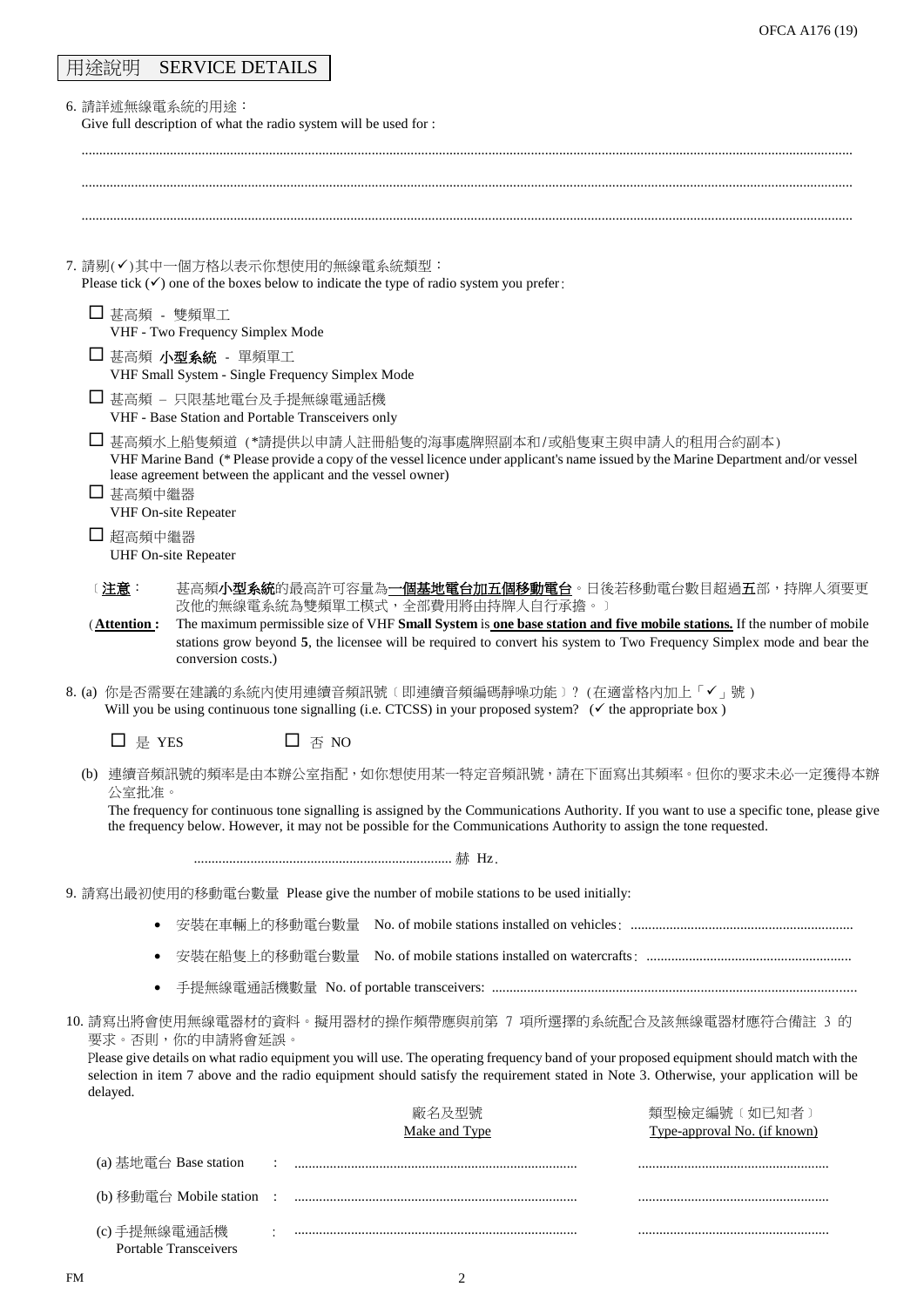OFCA A176 (19)

11. 在兩年內預算增設的移動電台數量 Give the number of additional mobile stations estimated for the next two years:

- 安裝在車輛上的移動電台數量 No. of mobile stations installed on vehicles: ................................................................. 安裝在船隻上的移動電台數量 No. of mobile stations installed on watercrafts: ............................................................
- 手提無線電通話機數量 No. of portable transceivers : .................................................................................................. .....

12. 在問題9.安裝在車輛上的移動電台,是否需要往返廣東省? (在適當格內加上剔√號) Are any of the mobile stations installed on vehicles in question 9 above required to ply to/from Guangdong Province ? (tick  $\checkmark$  the appropriate box )

|      |                                                                                                                                             | 是 YES                            | $\Box$ $\overline{\mathcal{A}}$ NO |                                                                                  |                                                                                                                                                                                                                                                                                                  |                                                                                                                                                                                                                                                                                                                        |  |
|------|---------------------------------------------------------------------------------------------------------------------------------------------|----------------------------------|------------------------------------|----------------------------------------------------------------------------------|--------------------------------------------------------------------------------------------------------------------------------------------------------------------------------------------------------------------------------------------------------------------------------------------------|------------------------------------------------------------------------------------------------------------------------------------------------------------------------------------------------------------------------------------------------------------------------------------------------------------------------|--|
|      | <u>:注意</u> :<br>( <i>Attention</i> :                                                                                                        | enclosed with this application.) |                                    | 出入境批准許可証的副本,以證明有關車輛已獲出入境批准。)                                                     |                                                                                                                                                                                                                                                                                                  | 如「 <b>是</b> 」者,連同申請表必須附上由廣東省公安廳,中國海關及香港運輸署所簽發有關該車輛的港澳車輛及駕駛員<br>If your answer is "YES", copies of the vehicle and drivers permits for cross-boundary transportation issued by the Guangdong<br>Provincial Public Security Bureau, Chinese Custom and Hong Kong Transport Department in respect of the vehicles must be |  |
|      | 13. (a) 各移動電台間是否需要直接通訊? (在適當格內加上剔√號)<br>Is direct communication between mobile stations necessary ? (tick $\checkmark$ the appropriate box) |                                  |                                    |                                                                                  |                                                                                                                                                                                                                                                                                                  |                                                                                                                                                                                                                                                                                                                        |  |
|      |                                                                                                                                             | □ 是 YES                          | 否 NO                               |                                                                                  |                                                                                                                                                                                                                                                                                                  |                                                                                                                                                                                                                                                                                                                        |  |
|      |                                                                                                                                             | (b) 如「是」者,請說明為何不能由基地電台轉發         |                                    |                                                                                  | If "YES", please give the reasons why such communication cannot be relayed by the base station:                                                                                                                                                                                                  |                                                                                                                                                                                                                                                                                                                        |  |
|      |                                                                                                                                             |                                  |                                    |                                                                                  |                                                                                                                                                                                                                                                                                                  |                                                                                                                                                                                                                                                                                                                        |  |
|      |                                                                                                                                             |                                  |                                    | *基地/中繼電台資料 *BASE/REPEATER STATION DETAILS                                        |                                                                                                                                                                                                                                                                                                  |                                                                                                                                                                                                                                                                                                                        |  |
|      |                                                                                                                                             |                                  |                                    | 14. 詳細列明*基地/中繼電台的地址 Give the full address of the *base/repeater station:         |                                                                                                                                                                                                                                                                                                  | 本欄不用填寫<br><b>Official Use Only</b>                                                                                                                                                                                                                                                                                     |  |
|      |                                                                                                                                             |                                  |                                    |                                                                                  |                                                                                                                                                                                                                                                                                                  |                                                                                                                                                                                                                                                                                                                        |  |
| 〔注意: | 區域                                                                                                                                          | 位置的地圖亦要一併提交。)                    |                                    | *香港 / 九龍 / 新界                                                                    | 若*基地/中繼電台位置在新界北面,例如屯門、元朗、上水、粉嶺及沙頭角等地區,<br>請在下面詳述要在該地區安裝*基地/中繼電台的理由。而一份顯示該*基地/中繼電台                                                                                                                                                                                                                | HALT:  Gain:                                                                                                                                                                                                                                                                                                           |  |
|      | (Attention:                                                                                                                                 |                                  |                                    | *base/repeater station should also be submitted at the same time.)               | If the *base/repeater station is located in the northern part of the New Territories such as Tuen<br>Mun, Yuen Long, Sheung Shui, Fanling and Sha Tau Kok, please provide justifications below<br>for installing *base/repeater station in this area. A map showing the proposed location of the | Max. Azi.:  deg <sup>o</sup> N<br>*Filter/Isolator: *Required /<br>Not required                                                                                                                                                                                                                                        |  |
|      | 理由                                                                                                                                          |                                  |                                    |                                                                                  |                                                                                                                                                                                                                                                                                                  |                                                                                                                                                                                                                                                                                                                        |  |
|      |                                                                                                                                             |                                  |                                    |                                                                                  |                                                                                                                                                                                                                                                                                                  |                                                                                                                                                                                                                                                                                                                        |  |
|      |                                                                                                                                             |                                  |                                    |                                                                                  |                                                                                                                                                                                                                                                                                                  | *刪去不適用者 *Delete whichever inapplicable                                                                                                                                                                                                                                                                                 |  |
|      |                                                                                                                                             | 15. 詳細列出*基地電台/中繼台天線的特性:          |                                    | Give the characteristics of the aerial to be used in the *base station/repeater: |                                                                                                                                                                                                                                                                                                  |                                                                                                                                                                                                                                                                                                                        |  |
|      |                                                                                                                                             |                                  |                                    |                                                                                  |                                                                                                                                                                                                                                                                                                  |                                                                                                                                                                                                                                                                                                                        |  |
|      |                                                                                                                                             |                                  |                                    |                                                                                  |                                                                                                                                                                                                                                                                                                  |                                                                                                                                                                                                                                                                                                                        |  |
|      |                                                                                                                                             |                                  |                                    | (c) 相對於半波偶極子的天線增益 Gain relative to a half-wave dipole:  分貝 dB                    |                                                                                                                                                                                                                                                                                                  |                                                                                                                                                                                                                                                                                                                        |  |
|      | 16. 請寫出你建議用來辨別你的無線電系統的呼號:<br>Give the call sign which you will use to identify your mobile radio system:                                    |                                  |                                    |                                                                                  |                                                                                                                                                                                                                                                                                                  |                                                                                                                                                                                                                                                                                                                        |  |
|      |                                                                                                                                             |                                  |                                    |                                                                                  |                                                                                                                                                                                                                                                                                                  |                                                                                                                                                                                                                                                                                                                        |  |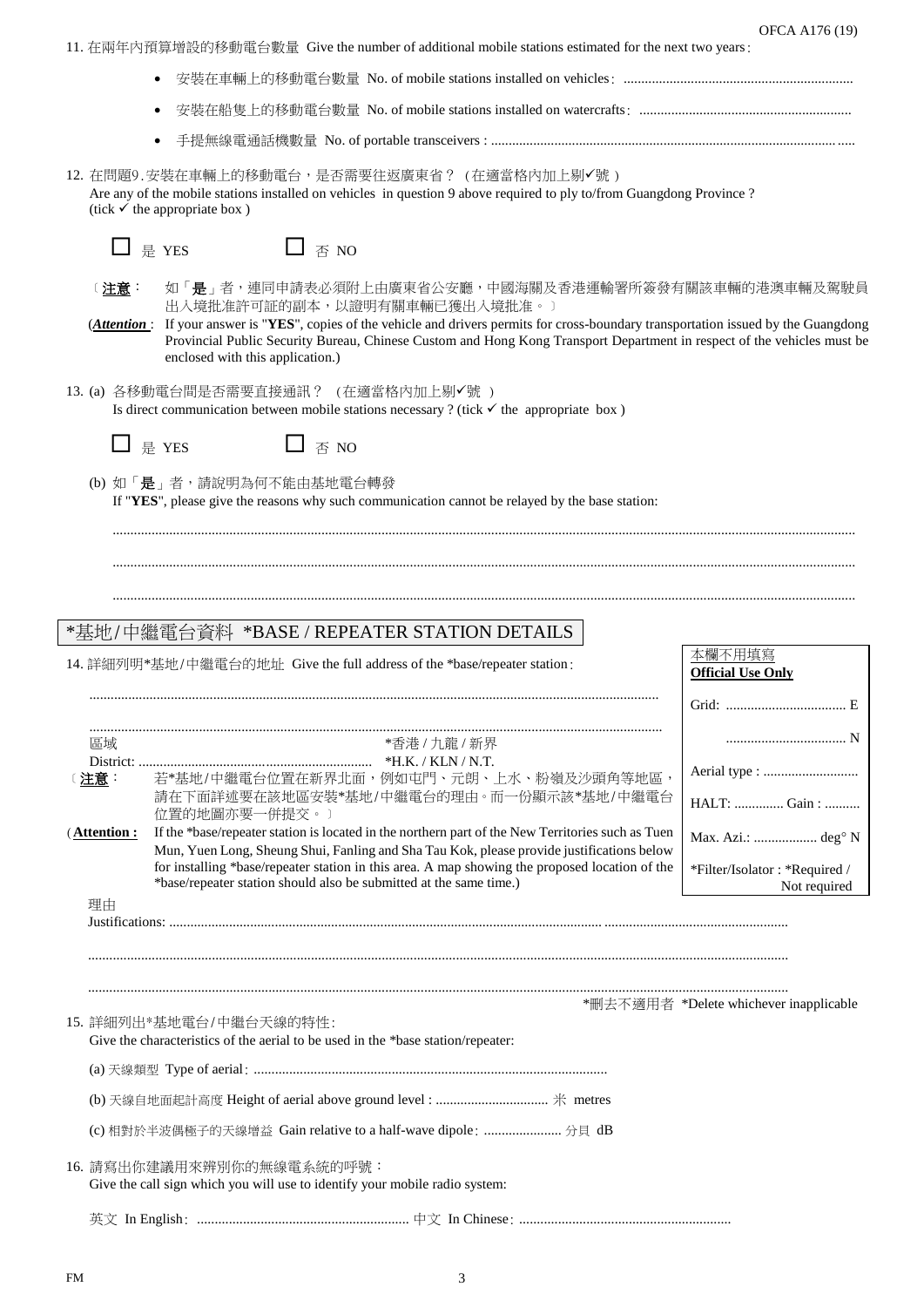| 17. ⑷ 基地/固定電台是否在原基地電台地址控制操作或遙距控制操作? 請在適當格內加上✔號:                                                                |  |
|----------------------------------------------------------------------------------------------------------------|--|
| Is the base/fixed station to be locally or remotely controlled? Please $\checkmark$ the appropriate box below: |  |

|        |  | □ 在原基地電台地址控制操作 Locally controlled                                                                                                                                                                                                      | □ 遙距控制操作 Remotely controlled |  |  |
|--------|--|----------------------------------------------------------------------------------------------------------------------------------------------------------------------------------------------------------------------------------------|------------------------------|--|--|
| (b)    |  | 如屬「遙距控制操作」,請列出所有遙控電台的地址:<br>If "Remotely controlled", give the address(es) of the remote-control stations:                                                                                                                             |                              |  |  |
|        |  |                                                                                                                                                                                                                                        |                              |  |  |
|        |  | 所有遙控電台與基地/固定電台,均須經由公共電訊網絡公司提供的私人專線或專用線路連接。)<br>(Attention: The base/fixed station and the remote-control station(s) must be connected by private wires or leased circuits provided<br>by public telecommunications network operators.) |                              |  |  |
| 磬<br>昍 |  | 〔 見備註 4〕(See NOTE 4 )                                                                                                                                                                                                                  |                              |  |  |

### 18. 致: 通訊事務管理局

To : Communications Authority,

\*本人/我們 聲明本申請表內所填報的資料,全部真實及正確無誤。\*本人/我們 並同時聲明在此申請表內所列的移動電台只 用作傳送與申報業務有關的通訊。\*本人/我們 並知悉如有違反《電訊條例》或牌照條件內有關管有或使用基地/固定及移動電 台無線電器具的規定,\*本人/我們 須對此負責。

- \*本人/我們 並同意下列有關頻率指配的條件:
- (a) 通訊事務管理局如認為有需要,頻率指配會在用戶共用頻率的情況下進行。通訊事務管理局保留更改指配予任何申請人/ 持牌人之頻率的權利。因進行此等更改而構成的費用須由申請人/持牌人承擔; 及
- (b) 倘在頻率指配日期起計<mark>六個月內或頻率指配信內的指定期限前</mark>仍未開始使用該系統而又不能提出合理解釋者,其獲指配 的頻率將會被撤回。除特別情形下,申請延期將不獲考慮。

\*I/We declare that the information given in this application form is true and correct. \*I/We also declare that the mobile stations stated in this application form will be used only for radiocommunications in connection with the business as specified in \*my/our licence and \*I/we understand that \*I/we shall be and remain liable for any contravention of the Telecommunications Ordinance or the licence conditions in the possession or use of the radio apparatuses in these base/fixed and mobile stations.

\*I/We also agree to the following conditions in connection with \*my/our frequency assignment:

- (a) Radio frequency assignment is given on a shared basis with other licensed users. The Communications Authority reserves the right to change the frequencies assigned to any applicant/licensee. Any expenses incurred in implementing such a change will be the responsibility of the applicant/licensee; and
- (b) The assigned frequencies will be withdrawn if the system is not activated **within six months** from the date of assignment or **before the expiry date** specified in the assignment letter. Extension will only be considered in exceptional cases.

|                                                                                                            | *Signature of Applicant/Authorised Agent                       |
|------------------------------------------------------------------------------------------------------------|----------------------------------------------------------------|
|                                                                                                            | Signatory's full name<br><br>$($ 請用正楷書寫 ) (In BLOCK letters)   |
|                                                                                                            | Position held 〔如東主、合夥人、經理〕 (e.g. Proprietor, Partner, Manager) |
| *申請人公司/機構印鑑 或<br>授權代理人公司印鑑<br>*Applicant's Company/Organisation Chop or<br>Authorised Agent's Company Chop | Date                                                           |
|                                                                                                            |                                                                |

\*刪去不適用者 \*Delete whichever inapplicable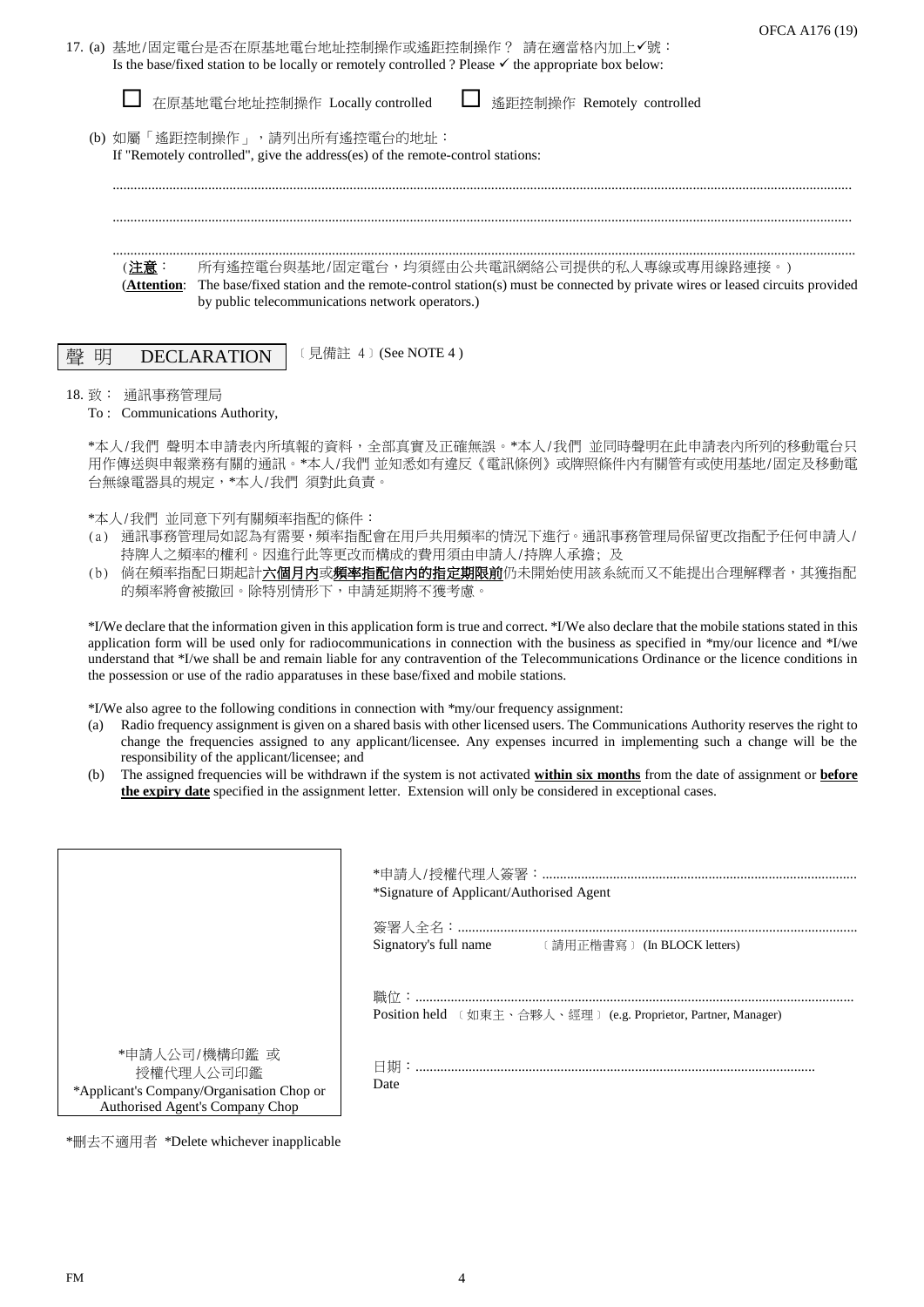## 備 註

- 1. 專用移動無線電系統牌照只發給在香港註冊的公司或機構。填上的公司名稱及地址將為持牌人的名稱及地址,故必須與商業 登記證上所載的相同。以下證件須連同表格一併遞交:
	- (a) 如申請人為「獨資」或「合夥」經營公司/機構,需提交下列文件:─
		- **有效商業登記證的副本; 及**
		- 由**香港商業登記署**所簽發的該公司/機構現時於**商業登記冊內的資料摘錄<u>核證本</u>〔即表格1(甲)** 或 表格1(丙)〕。
	- (b) 如申請人為根據公司條例註冊的「有限公司」,所需文件為:─
		- 有效商業登記證的副本; 及
		- 有關該公司的公司註冊證明書副本。
	- (c) 非屬上述性質的公司或機構,所需文件為:─
		- 有效商業登記證的副本; 或
		- 可證明團體已在香港註冊的證明文件副本;及
		- 地址証明(如電費單或電話費單等)。
	- (**注意** : 呈交的商業登記證副本必須包括機印部份,即顯示有繳費日期、收條號碼及繳付的款項。如未能呈交所有證件,申請 將不獲處理。)
- 2. 申請人可授權代理人(以下稱為"代理人")代為填寫及遞交申請表, 代理人必須為有效的無線電商牌照(放寬限制)的持有人。 同時,一份由申請人簽發委託代理人代為申請牌照的**有效授權書必須**連同申請表一併遞交。所有授權書必須有簽發日期,申 請人的簽署及公司的蓋印,除非申請人書面說明,否則授權書在簽發十八個月後便將不會被接受。
- 3. 擬使用的無線電器材必須為已獲通訊事務管理局類型檢定的器材。 填報的廠名及型號, 必須與類型檢定證書上的廠名及型號 完全相同。 有關資料如有任何差異,均可作未經類型檢定論,而申請亦將不獲接納。 本辦公室的互聯網站 [http://www.ofca.gov.hk](http://www.ofca.gov.hk/) 中的「電訊設備驗證及標籤計劃」一欄內有一份列載所有獲得類型檢定的無線電 器材的名單,申請人可查閱此名單, 以確定所選的器材是否合用。
- 4. 申請表必須依下述 (a) 或 (b) 方式簽署。簽署不當的申請表將不獲處理。
	- (a) 由申請人簽署 ― 倘申請人是「獨資」經營的公司,申請表需由東主簽署。 倘由「合夥」公司提出申請,申請表應由其中一位合夥人代表 簽署。倘由根據公司條例註冊的公司或其他團體提出申請,申請表應由董事或經理簽署。
	- (b) 由授權代理人簽署 ― 如以上備註2所說,申請人可授權代理人代為申請牌照。此情況下,申請表可由授權代理人公司內的一位負責人簽署,但 必須夾附一份由申請人簽發的**有效授權書**以作證明。

呈交填妥的申請表格時,請緊記附上在備註1所列的證明文件。呈交申請表格時請勿附上任何費用,一俟申請獲得批准本辦公室 會通知你有關的指配頻率並寄上電台附表給你填寫。 你收到電台附表後,應盡快填妥並連同應繳的牌照費用寄回本辦公室。牌 照年費為:每個基地電台港幣750元,每個移動電台港幣220元。如有查詢,請電 2961 6672。

### 個人資料的說明

- 1. 透過本表格提供個人資料,屬自願性質。若你沒有提供足夠資料,通訊辦可能無法辦理你的申請。
- 2. 你所填寫的個人資料, 將被通訊辦用以處理你的申請。
- 3. 你在本申請表上所填寫的個人資料,可能會披露給其他與評審申請有關的政府部門/ 機構。
- 4. 你有權要求查閱和改正你的個人資料。你查閱資料的權利包括取得本申請表上所載個人資料的副本, 惟索取這些資料時或須繳 費。
- 5. 如對透過本申請表所收集的個人資料有疑問,包括如何提出查閱和改正個人資料的要求,請以書面方式向通訊事務管理局辦公室 個人資料主任提出,地址為香港灣仔皇后大道東213 號胡忠大廈29 樓, 傳真號碼2591 0316。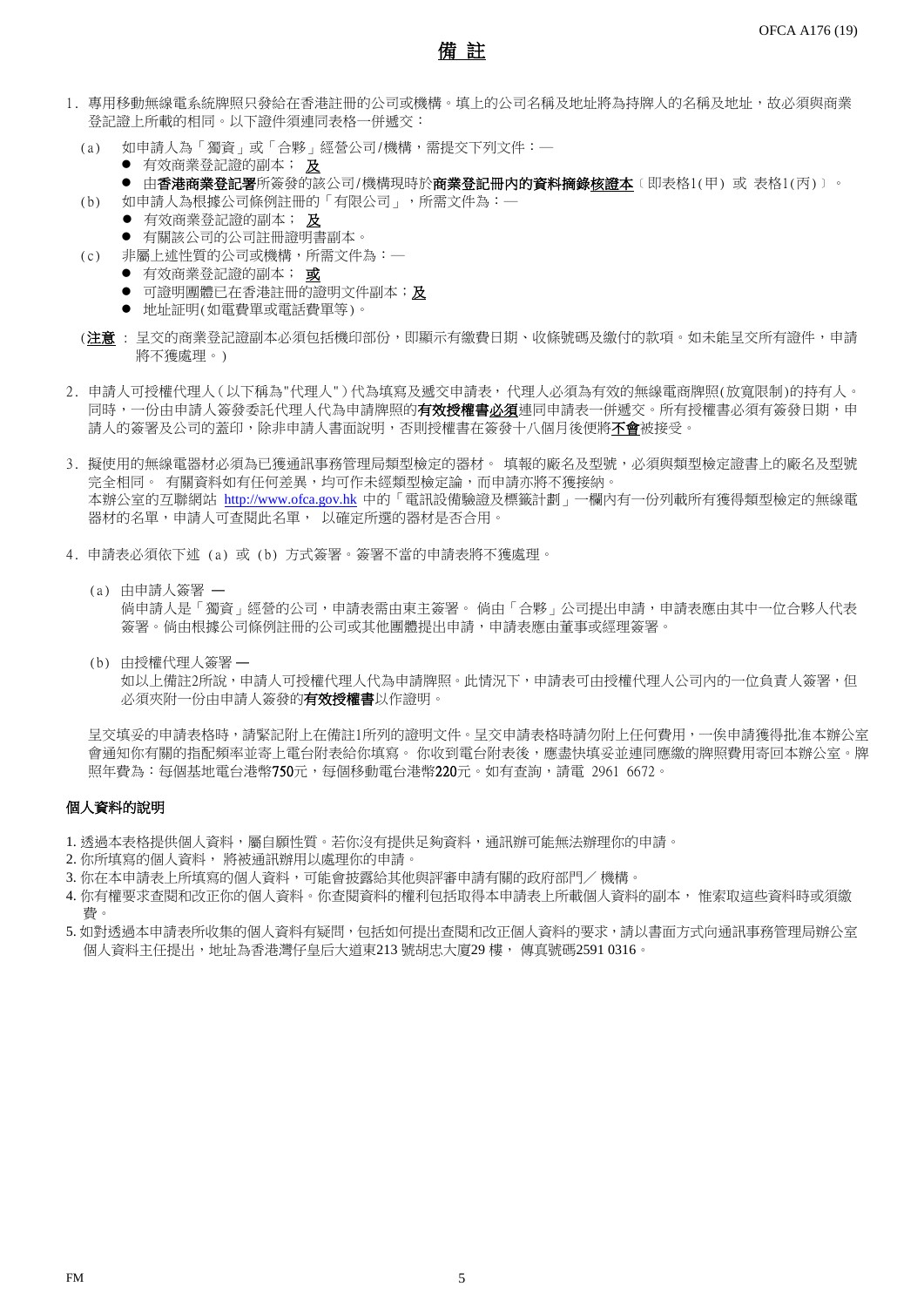#### **NOTES**

- 1. Private Mobile Radio System Licence will only be issued to companies/organisations registered in Hong Kong. The name and address filled in will be used as the name and address of the Licensee and they must be the same as shown in your Business Registration Certificate. When submitting your application, the following relevant supporting documents **MUST** be enclosed:
	- (a) If the status of your company/organisation is "Sole Proprietorship" or "Partnership", the required supporting documents are :
		- a copy of the valid Business Registration Certificate; **AND**
		- a current **Certified Extracts of Information on the Business Register** issued by the Business Registration Office, Hong Kong. (Form 1(a) or Form 1(c) as appropriate)
	- (b) If the status of your company/organisation is a "Limited Company" incorporated under the Companies Ordinance, the required supporting documents are:
		- a copy of the valid Business Registration Certificate with the name of the body corporate; **AND**
		- a copy of Certificate of Incorporation in respect of the corporation.
	- (c) If the status of your company/organisation is not one of the above, the required supporting documents are:
		- a copy of the valid Business Registration Certificate; **OR**
		- a copy of the documentary proof that your organisation is legally registered in Hong Kong ; **AND**
		- proof of company address (e.g. Copy of electric bill, telephone bill, etc.).
	- ( **Attention**: Copy of the Business Registration Certificate submitted must include the bottom part with a machine-printed column showing the date of payment, the receipt number and the amount paid. Application with insufficient supporting document will **not** be processed).
- 2. Applicant may authorise an agent (hereafter called "Authorised Agent") to complete and submit this application form on his behalf. The Authorised Agent must be a licensed radio dealer holding a valid Radio Dealers Licence (Unrestricted) and enclose a **valid letter of authorisation** from the applicant authorising the agent to apply for the licence on the applicant's behalf. All authorisation letters should bear an issue date, signature and a company chop of the applicant. Unless it is specified by the applicant, authorisation letters issued more than eighteen months will not be accepted.
- 3. The proposed radio equipment must be type-approved by the Communications Authority. The make and type of the radio equipment filled in must be exactly the same as those stated in the Certificate of Type Approval granted to that radio equipment. Any difference, even a difference in the prefix or suffix could mean that the radio equipment is not of an approved type and your application will not be accepted.

A list of all the type-approved radio equipment is published at OFCA's website [http://www.ofca.gov.hk](http://www.ofca.gov.hk/) under "Telecom Equipment Certification". Applicant may consult this list to determine whether the proposed radio equipment is suitable for use.

4. This application form must be signed in the manner of EITHER (a) OR (b) described below. Please note that application form which is not properly signed will not be processed.

### (a) **Signed by the Applicant** -

In this case, the application form must be signed by the proprietor of the company/organisation if the application is from a company/organisation of "Sole proprietorship". If from a "partnership" company, the application form must be signed by one partner signing "For self and Partners". A director or manager should sign for a company incorporated under the Companies Ordinance or other body corporate.

(b) **Signed by an Authorised Agent** -

As mentioned in NOTE 2 above, the applicant may authorise an agent to apply the licence on his behalf. If this is the case, this application form may be signed by the responsible person of the Authorised Agent but must be supported by a **valid letter of authorisation** from the applicant.

When returning the completed application form, remember to enclose a copy of the required supporting documents mentioned in NOTE 1 above. DO NOT send any payment with your application. If your application is approved, you will be given a frequency assignment and blank Schedule Forms for your completion. You should then complete and return the Schedule Forms together with the payment for the necessary licence fees. The current annual licence fees are HK\$**750** for each base station and HK\$**220** for each mobile station. For enquiries, please telephone 2961 6672.

### **Notes about Personal Data**

- 1. The provision of personal data by means of this application form is voluntary. If you do not provide sufficient information, OFCA may not be able to process your application.
- 2. The personal data provided by you will be used by OFCA for processing your application made in this form.
- 3. The personal data you provide by means of this form may be disclosed to other government departments/agencies in connection with the assessment of your application.
- 4. You have a right of request for access and correction with respect to personal data. Your right of access includes the right to obtain a copy of your personal data provided by this application form, though a charge may be levied on obtaining such information.
- 5. Enquiries concerning the personal data collected by means of this form, including the making of request for access and correction, should be submitted in writing to the Personal Data Officer, Office of the Communications Authority, 29/F, Wu Chung House, 213 Queen's Road East, Wan Chai, Hong Kong; or sent by fax to 2591 0316.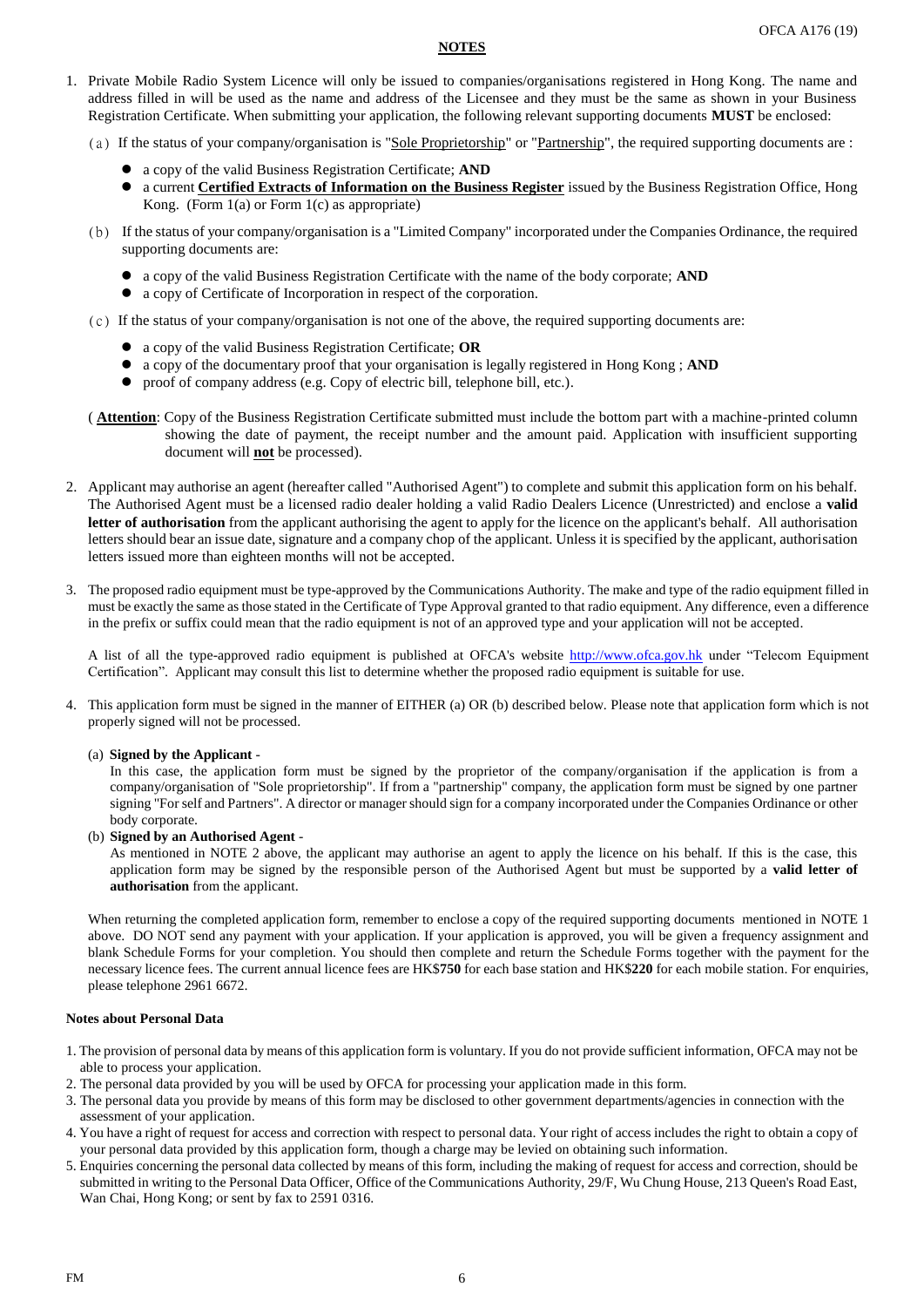# <u>發牌程序</u>

當申請書經審核後,頻率指配組會進行頻率指配程序。程序完成後,一封頻率指配信將會寄回申請人。當收到 這頻率指配信時,你只是完成了發牌程序的第一部分。請在頻率指配信的指定期限內進行下列第二到第六部分 的發牌程序申請。我得提醒你,除非你完成了發牌程序的第四部分及取得牌照,你不可以管有無線電器材或開 始使用該專用移動無線電系統。

# 程序

- 1. 通訊事務管理局指配頻率給申請人使用。
- 2. 申請人安排購置無線電器材事宜。
- 3. 申請人一經得悉每項無線電器材的技術詳情,即填寫頻率指配信夾付的基地電台附表(S110 ex TA01) 及移動電台附表(S111 ex TA02)交回通訊事務管理局辦公室牌照部。當收到通訊事務管理局辦公室繳款 通知書後,申請人應即繳付牌費。
- 4. 通訊事務管理局如對一切感到滿意,即會簽發牌照。
- 5. 申請人管有無線電器材,並可開始使用專用移動無線電系統。
- 6. 通訊事務管理局派員檢查已獲發牌的電台。

我得再次提醒你,根據《電訊條例》(香港法例第一零六章)第8(1)條,沒領有通訊事務管理局簽發的有效牌照 而管有或使用無線電器材乃屬違法。

## **Licensing Procedures**

After verification of the application form, our Frequency Assignment Section will carry out frequency assignment procedure. Upon completion of the assignment process, a frequency assignment letter will be sent to the applicant. With the frequency assignment letter issued, you have *only* completed step 1 of the licensing procedure. Please proceed with steps 2 to 6 given below before the expiry date mentioned in the assignment letter. I would like to point out to you that unless you have completed step 4 and obtained the appropriate licence(s), you *should not* take possession of the radio equipment or operate the private mobile radio system.

### **Procedures**

- 1. Communications Authority assigns frequency(ies) for use by applicant.
- 2. Applicant arranges purchase of radio equipment.
- 3. Applicant informs the technical details of each piece of radio equipment as soon as such information is available by completing the Base Station Schedule (S110 ex TA01) and Mobile Station Schedule (S111 ex TA02) enclosed with the assignment letter and return them to Licensing Unit of Office of the Communications Authority (OFCA). Upon receiving the call payment letter from OFCA, the applicant should arrange payment of licence fee.
- 4. Communications Authority issues licence on condition that the submission is in order.
- 5. Applicant takes possession of radio equipment and can start to operate the private mobile radio system.
- 6. Communications Authority carries out inspection of the licensed stations.

I would like to remind you again that, pursuant to the section 8 (1) of the Telecommunications Ordinance (Cap. 106), it is an offence in law to use and possess radio equipment without a valid radio licence granted by the Communications Authority.